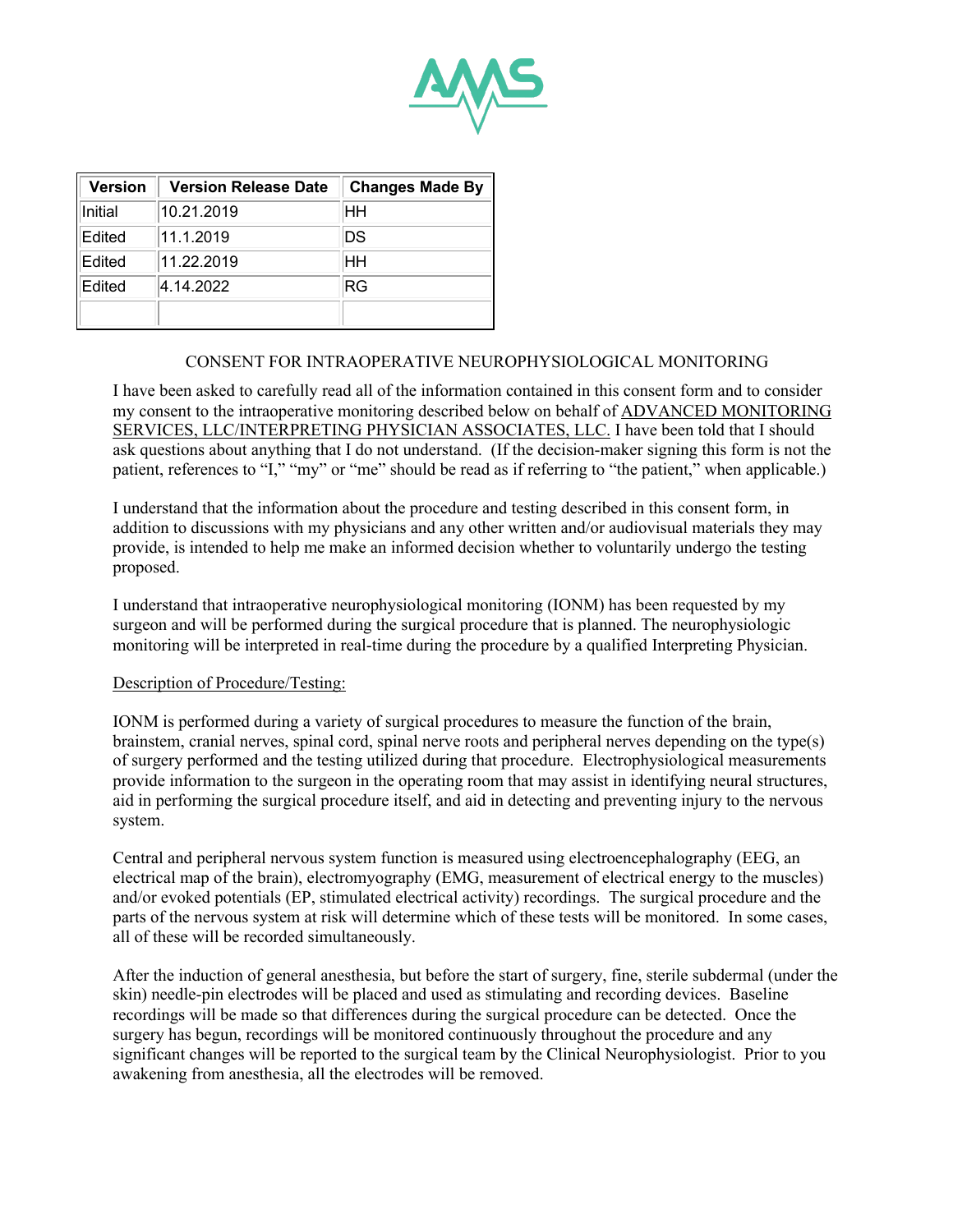

### Risks of Procedure/Testing

# **Though their associated levels of risk are relatively low, please be informed that the following complications, injuries, symptoms, and/or conditions, among others, can occur in connection with these services:**

- 1. Infection. Infection may occur at the site of electrode application in the skin.
- 2. Burns. Burns and/or scabs at electrode site caused by the use of electrical equipment such as cautery or by a malfunction of the neurophysiological monitoring equipment.
- 3. Hematoma. Because a needle is placed beneath the skin, blood may collect to form a hematoma (bruise or blood clot).
- 4. Neurologic loss. In rare cases, cranial or peripheral nerve damage may occur secondary to electrode placement and/or direct stimulation of the nerve. Symptoms can include weakness, numbness, disturbing sensations (tingling, burning, pins and needles) and pain.
- 5. Device malfunction/failure. On rare occasions the equipment used for the collection of neurophysiologic data may malfunction or fail leading to no data collection during a portion of the procedure.
- 6. Tongue/Lip bruising or lacerations. In cases where transcranial electrical stimulation is performed (motor evoked potentials), jaw movement may cause lacerations to the tongue.
- 7. Seizure. In cases where transcranial (across the brain) or direct cortical (surface of the brain) stimulation is used, this stimulation can result in brief clinical seizure activity, which is immediately stopped by using interventions such as cold irrigation or medication.
- 8 Needle Breakage. In rare instances the subdermal needle electrode can break off under the skin. If a needle breaks off it may or may not need to be removed. Your doctor will speak to you about the choices for treatment.
- 9. False-Negative Results. On rare occasions, neurophysiological monitoring is unable to identify nerve tracts/tissue or detect neural injury. This can be due to preexisting disease and neurological deficits, unexpected or abnormal anatomy, and/or an error on the part of the monitoring team. These instances are called "false-negative" results.
- 10. Other risks, if any:

Alternatives. I understand that I have the choice NOT to have intraoperative neurophysiological monitoring utilized during my procedure. Should I decide not to have intraoperative monitoring performed; I acknowledge that my physician(s) have discussed the risks associated with not having neurophysiological monitoring performed during the surgical procedure.

**Assignment of Insurance/Third Party Benefits.** I authorize payment of medical benefits to Advanced Monitoring Services/Interpreting Physician Associates, for Intraoperative Neurophysiologic Monitoring and/or Clinical Neurophysiologic Diagnostic Testing. Further, I authorize the release of any medical or other information necessary to process this claim. I also request payment of government benefits to include Medicare and Medicaid to either myself or to Advanced Monitoring Services/Interpreting Physician Associates.

I authorize any holder of medical information, including Advanced Monitoring Services/Interpreting Physician Associates, about me to release to the Centers for Medicare and Medicaid Services and its agents any information required to determine these benefits or the benefits payable for related services.